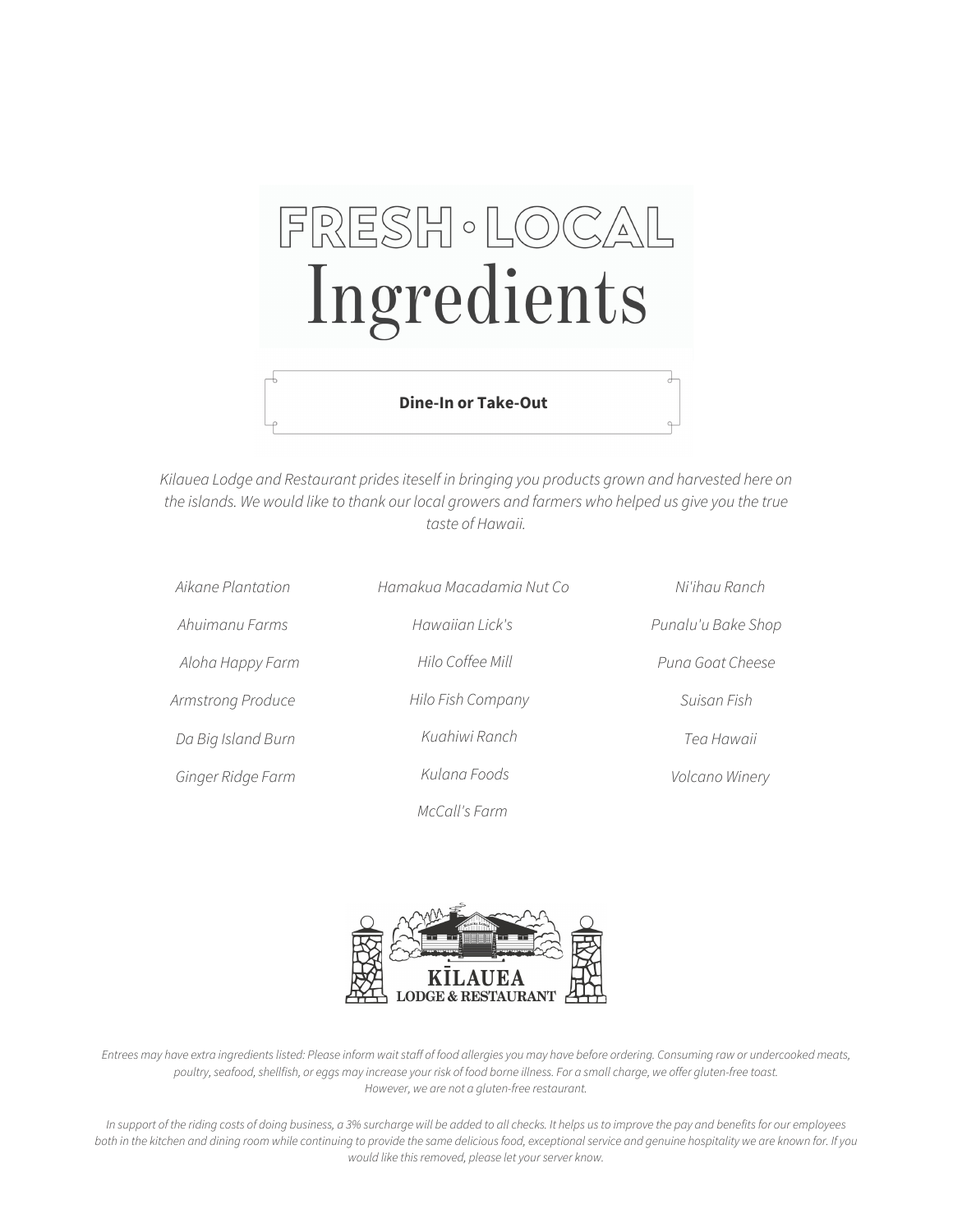

## BREAKFAST MENU

Wednesday through Saturday 9:00am - 10:45am

**Classic Egg Breakfast** • Two eggs, country fried potatoes, choice of bacon, ham, Spam, or Portuguese sausage, served with whole wheat toast \$13\*

Ham & Cheese Omelette · Ham, spinach, onions, cheddar cheese, served with country fried potatoes \$13

French Toast · Made with Punalu'u Portuguese sweet bread \$14

Corned Beef Hash · Kilauea Lodge's corned beef hash, two eggs, whole wheat toast \$15\*

Volcano Loco . Local beef burger patty, caramelized onions, mushrooms, rice, brown gravy, fried egg \$15\*

Eggs Benedict · Poached eggs, English muffin, house-made hollandaise, country fried potatoes, with your choice: Canadian bacon \$15 Crab cakes with Cajun hollandaise \$18\*



In support of the rising costs of doing business, a 3% surcharge will be added to all checks. It helps us to improve the pay and benefits for our employees both in the kitchen and dining room while continuing to provide the same delicious food, exceptional service and genuine hospitality we are known for. If you would like this removed, please let your server know.

\*These items may be served raw or undercooked based on your specification or contain undercooked ingredients. Consuming raw or undercooked meats, poultry seafood, shellfish or eggs may increase your risk of foodborne illness, especially if you have certain medical conditions.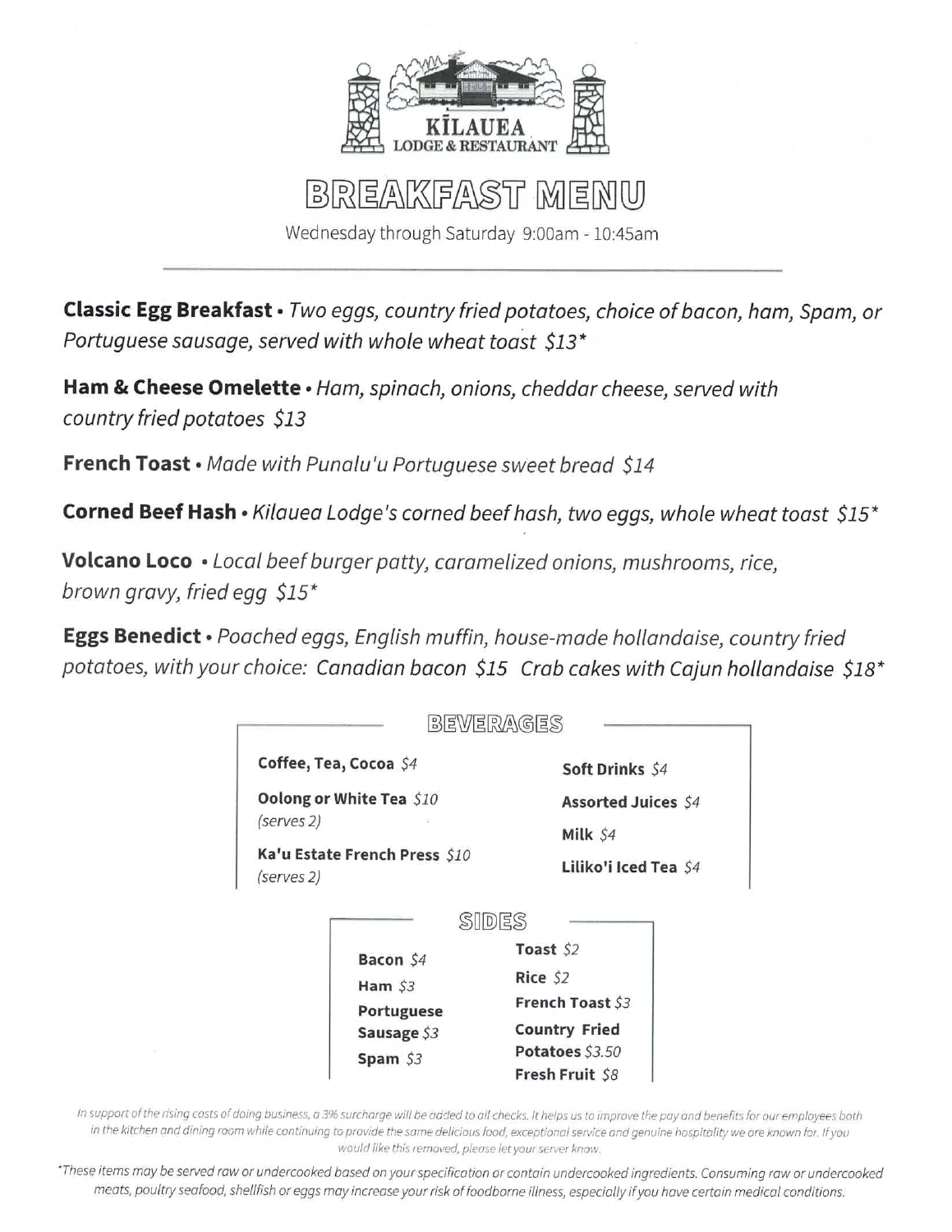

## LUNCH MENU

Wednesday through Saturday 11:00am - 1:45pm

#### BURGERS & SAMDWICHES

Big Island Beef Burger · Grilled local beef with lettuce, tomato, onions, pickles, on Lodge bun, side fries or salad \$15\* Add cheddar or swiss \$0.50 Add avocado, bacon or blue cheese \$2

Big Island Lamb Burger · Grilled local lamb burger on Lodge bun, jalapeño-cilantro aioli, lettuce, pickled onion, side fries or salad \$17\*

Crab Cake Burger · Panko-crusted crab cake on Lodge bun, sriracha aioli slaw, tomato, onion, pickle, side fries or salad \$17

Chicken-Fried Tofu Sandwich · Crispy tofu on Lodge bun, slaw, tomato, onion, pickle, side fries or salad (Vegetarian) \$17

Daily Catch Sandwich · Grilled or blackened daily fresh catch, lettuce, tomato, onion, remoulade, on Lodge bun, side fries or salad \$18\*

Ham and Turkey Sandwich · Sliced ham and turkey, swiss cheese, lettuce, tomato, pickled onions, dijonnaise, toasted ciabatta, side fries or salad \$16

SALADS & SOUPS

Bowl of Soup \$8 . Cup \$6

Salad Nicoise · Seared or blackened fresh catch, fresh greens, sliced eggs, green beans, fingerling potatoes, tomatoes, kalamata olives, anchovies \$15\*

Lodge House Salad • Mixed greens, grape tomatoes, sliced cucumbers, choice of dressing \$8

**BRUNCH FAWORITES -**

Volcano Loco · Local beef burger patty, caramelized onions, mushrooms, rice, brown gravy, fried egg \$15\*

Eggs Benedict · Poached eggs, English muffin, house-made hollandaise, country fried potatoes, with your choice: Canadian bacon \$15 Crab cakes with Cajun hollandaise \$18\*

| SOFT BEVERAGES                                                                        |                                                                 |                                         | KEIKI MENU  |
|---------------------------------------------------------------------------------------|-----------------------------------------------------------------|-----------------------------------------|-------------|
| Coffee, Tea, Cocoa \$4                                                                | Soft Drinks \$4                                                 | 12 and under<br>Includes fries or salad |             |
| Oolong or White Tea \$10<br>(serves 2)<br>Ka'u Estate French Press \$10<br>(serves 2) | <b>Assorted Juices \$4</b><br>Milk \$4<br>Liliko'i Iced Tea \$4 | Burger \$7<br>Grilled Cheese \$7        | Hot Dog \$7 |
|                                                                                       | <b>Desserts</b><br>Please Inquire for daily selection           |                                         |             |

In support of the rising costs of doing business, a 3% surcharge will be added to all checks. It helps us to improve the pay and benefits for our employees both in the kitchen and dining room while continuing to provide the same delicious food, exceptional service and genuine hospitality we are known for. If you would like this removed, please let your server know.

\*These items may be served raw or undercooked based on your specification or contain undercooked ingredients. Consuming raw or undercooked meats, poultry seafood, shellfish or eggs may increase your risk of foodborne illness, especially if you have certain medical conditions.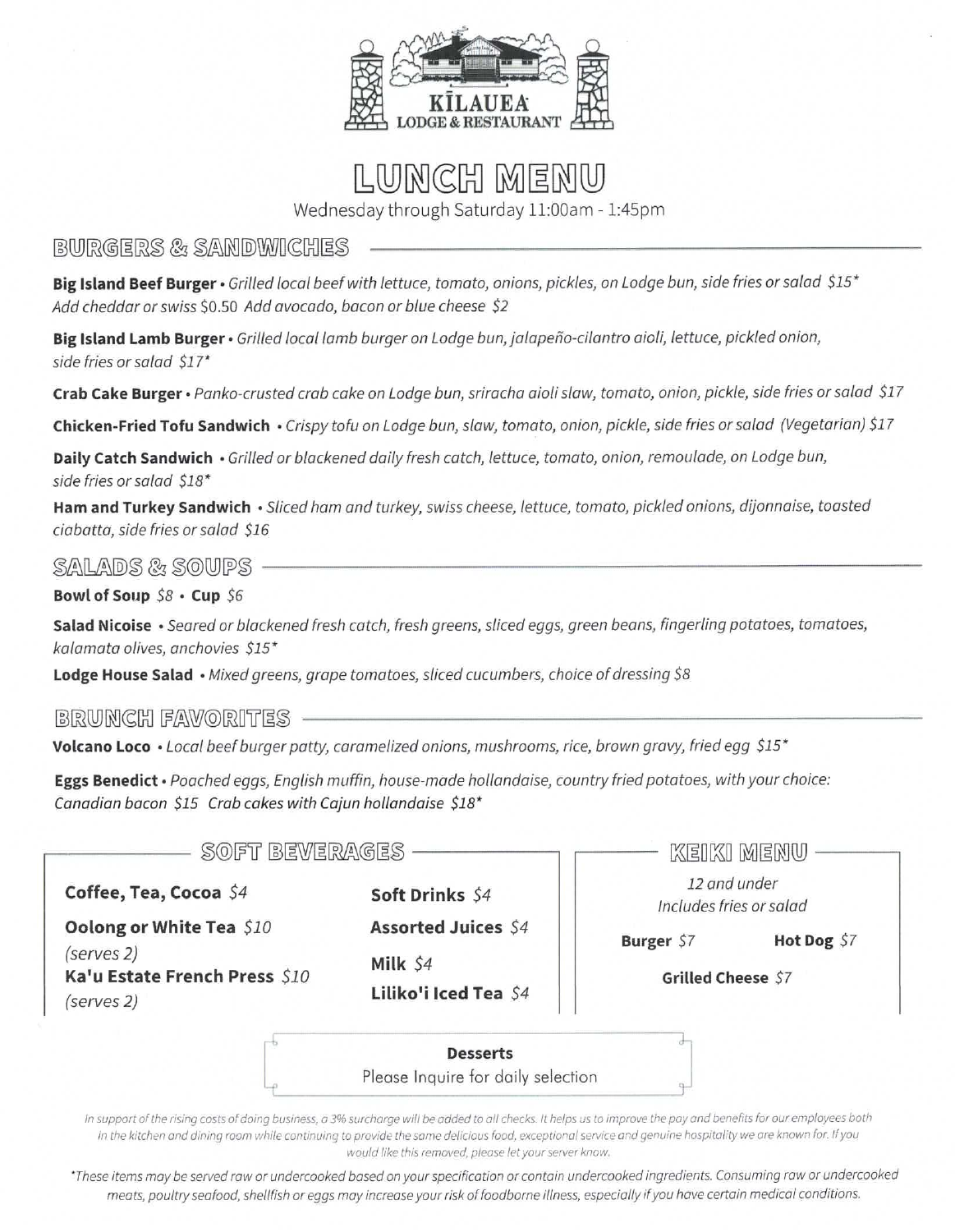## DINNER MENU

A note from our Chef:

Our culinary team takes pride in creating the classic dishes on our menu as well as a daily variety of specials featuring the local bounty from the Big Island and hand selected speciality items. Your server will describe our specials and help guide you through a delicious evening!

TO START

**Kale Caesar Salad** • *Local kale, Caesar dressing, blistered grape tomatoes, croutons, parmesan \$10*

**Daily House-Made Soup** • *\$7*

**Crab Cakes** • *Sriracha aioli, cabbage slaw \$14*

**Panko Crusted Calamari Steak •** *Lemon caper butter sauce \$14*

ENTREES

**Grilled Ono** • *Sautéed cauliflower, raisins, capers, macadmia nuts, crispy fingerling potatoes, lemon butter sauce \$35*

**Grilled New Zealand Lamb Chops** • *Baba ganoush, lemon-zataar vegetables, basmati rice, garlic-yogurt sauce \$38*

**Seared Chicken Breast** • *Our handmade fettucine, tomato sauce, olive tapenade, shaved parmesan \$32*

**Crispy Tofu** • *Charred cauliflower, mushrooms and kale in sweet chili sauce, steamed rice, crispy wontons \$28*

**Grilled Ribeye** • *Hamakua and Volcano mushrooms, sautéed vegetables, crispy potatoes, herbed butter \$39*

| SOFT BEWERAGES<br>Soft Drinks \$4                   |                            |  |  |  |  |
|-----------------------------------------------------|----------------------------|--|--|--|--|
| Coffee, Tea, Cocoa \$4                              |                            |  |  |  |  |
| <b>Oolong or White Tea</b> \$10 (serves 2)          | <b>Assorted Juices \$4</b> |  |  |  |  |
| Ka'u Estate French Press $$10$ (serves 2) Milk $$4$ |                            |  |  |  |  |
| Liliko'i Iced Tea \$4                               |                            |  |  |  |  |

**Desserts** Please inquire for daily selection